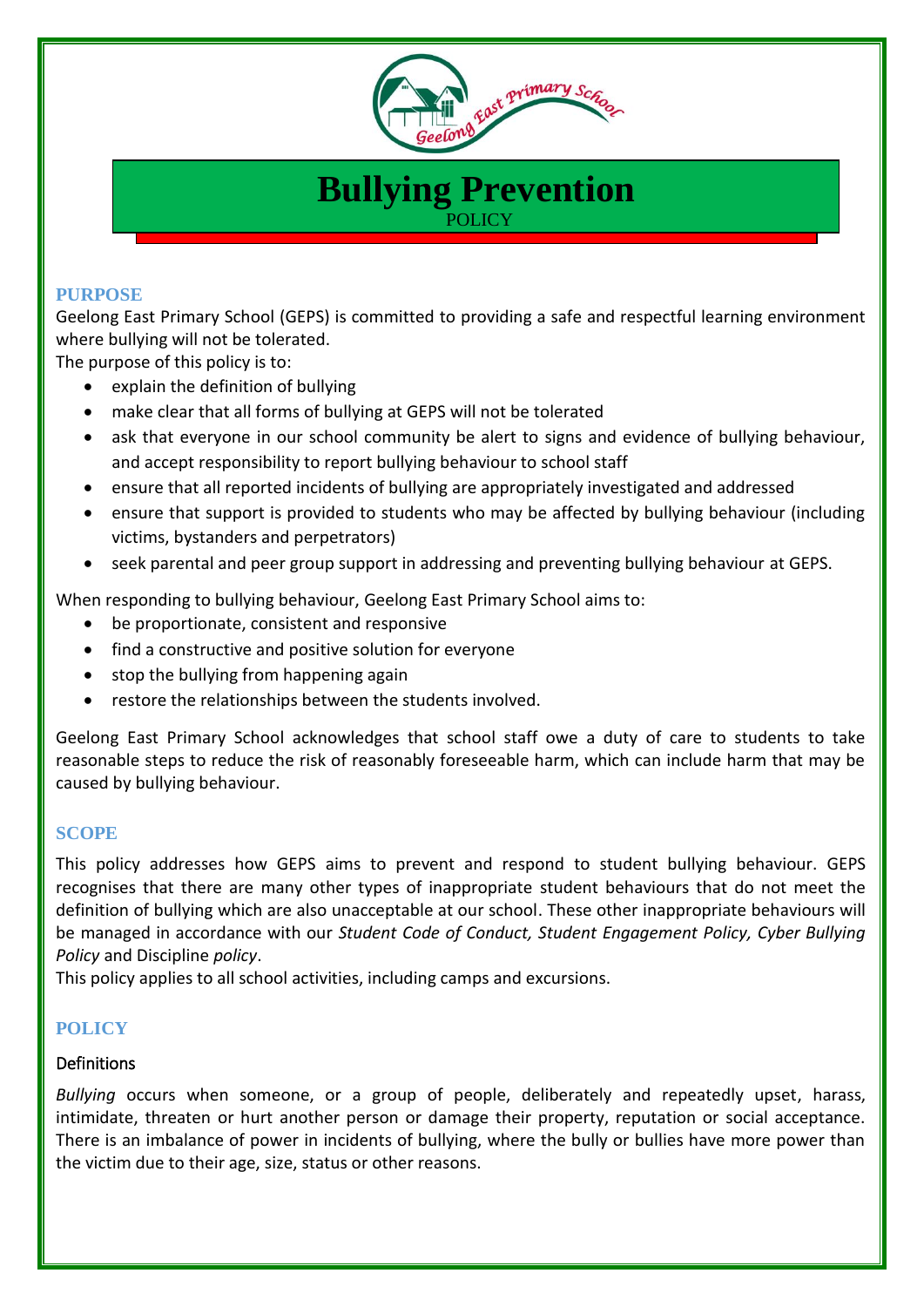Bullying may be direct or indirect, physical or verbal, and includes cyberbullying. Bullying is not a one-off disagreement between two or more people or a situation of mutual dislike. In this policy any reference to 'bullying' includes all forms of bullying including cyberbullying.

Bullying can be:

- 1. *direct physical bullying* e.g. hitting, tripping, and pushing or damaging property.
- 2. *direct verbal bullying* e.g. name calling, insults, homophobic or racist remarks, verbal abuse.
- 3. *indirect bullying* e.g. spreading rumours, playing nasty jokes to embarrass and humiliate, mimicking, encouraging others to socially exclude a person and/or damaging a person's social reputation or social acceptance.

*Harassment* can also constitute bullying if it amounts to a pattern of behaviour or course of conduct towards another person that is demeaning, offensive or intimidating to a person.

*Cyberbullying* is direct or indirect bullying behaviours using digital technology. For example via a mobile phone, tablets, computers, chat rooms, email, social media, etc. It can be verbal, written or include use of images, video and/or audio.

# **Other distressing behaviours**

Many distressing behaviours may not constitute bullying even though they are unpleasant. Students who are involved in or who witness any distressing behaviours should report their concerns to school staff and our school will follow the Student Code of Conduct, Student Engagement Policy, Cyber Bullying Policy and Discipline policy. Mutual conflict involves an argument or disagreement between people with no imbalance of power. In incidents of mutual conflict, generally, both parties are upset and usually both want a resolution to the issue. Unresolved mutual conflict can develop into bullying if one of the parties targets the other repeatedly in retaliation.

*Social rejection or dislike* is not bullying unless it involves deliberate and repeated attempts to cause distress, exclude or create dislike by others.

*Single-episode acts* of harassment, nastiness or physical aggression are not the same as bullying. If someone is verbally abused or pushed on one occasion, they are not being bullied. Harassment, nastiness or physical aggression that is directed towards many different people is not the same as bullying. However, single episodes of harassment, nastiness or physical aggression are not acceptable behaviours at our school.

# **BULLYING PREVENTION**

Geelong East Primary School has a number of programs and strategies in place to build a positive and inclusive school culture. We strive to foster a school culture that prevents bullying behaviour by modelling and encouraging behaviour that demonstrates acceptance, kindness and respect.

Bullying prevention at GEPS is proactive and is supported by research that indicates that a whole school, multifaceted approach is the most effect way to prevent and address bullying. At our school:

- We have a positive school environment that provides safety, security and support for students and promotes positive relationships and wellbeing.
- We strive to build strong partnerships between the school, families and the broader community that means all members work together to ensure the safety of students.
- Teachers are encouraged to incorporate classroom management strategies that discourage bullying and promote positive behaviour. For example Zones of Regulation, Parking Lots for 'worries' and break cards.
- A range of year level incursions and programs are planned for each year to raise awareness about bullying and its impacts.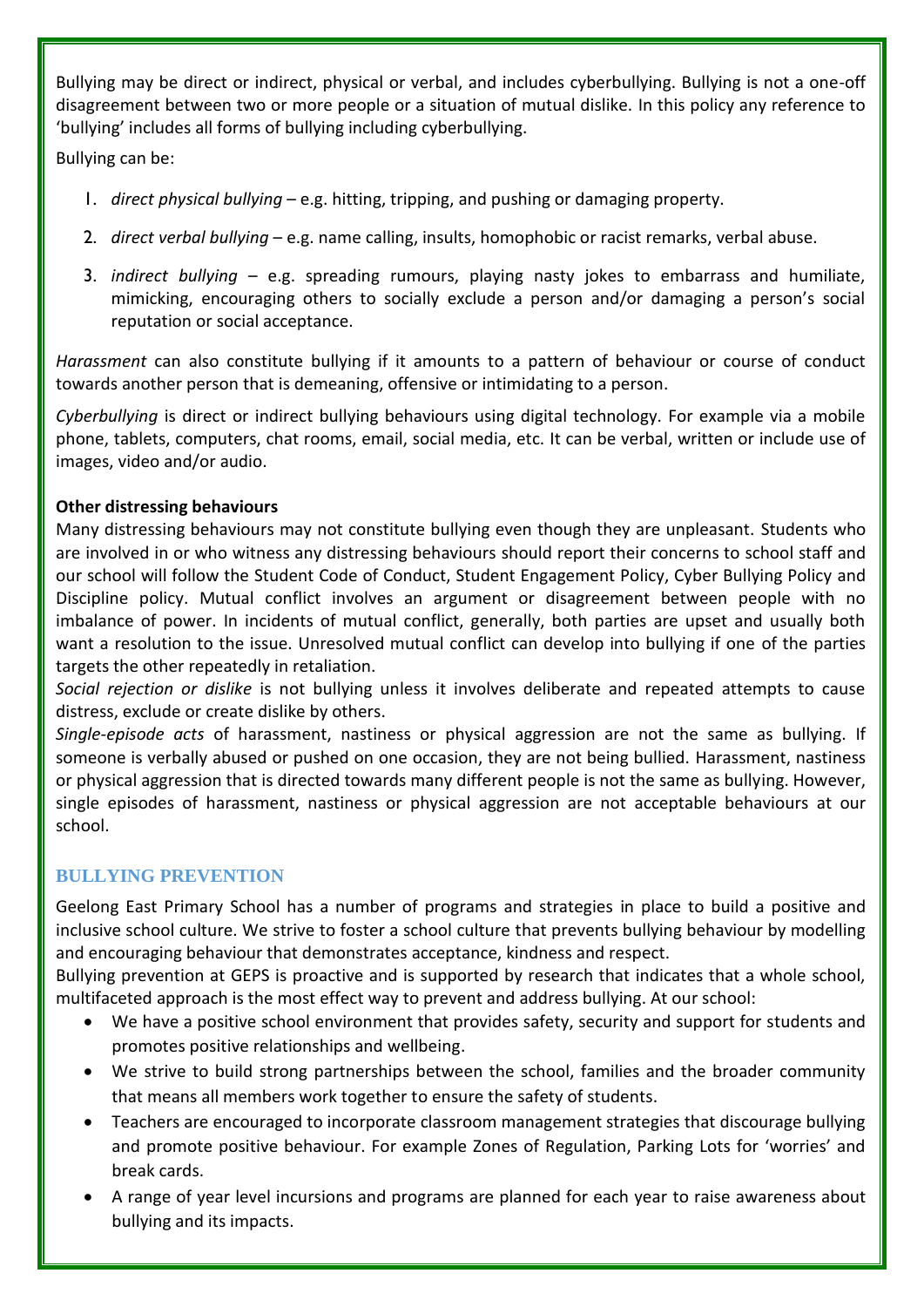- In the classroom, our social and emotional learning curriculum teaches students what constitutes bullying and how to respond to bullying behaviour assertively. This promotes resilience, assertiveness, conflict resolution and problem solving.
- The Peer Support Program encourage positive relationships between students in different year levels. We seek to empower students to be confident communicators and to resolve conflict in a non-aggressive and constructive way.
- The Better Buddies Program ensures that Foundation students have positive role models within the school.
- Students are encouraged to look out for each other and to talk to teachers and older peers about any bullying they have experienced or witnessed.
- We participate in the National Day of Action Against Bullying and Violence.

For further information about our engagement and wellbeing initiatives, please see our Student Code of Conduct, Student Engagement Policy, Cyber Bullying Policy and Discipline policy.

# **INCIDENT RESPONSE**

# Reporting concerns to Geelong East Primary School

Bullying complaints will be taken seriously and responded to sensitively at our school.

Students who may be experiencing bullying behaviour, or students who have witnessed bullying behaviour, are encouraged to report their concerns to school staff as soon as possible.

In most circumstances, we encourage students to speak to your teacher or a trusted staff member. However, students are welcome to discuss their concerns with any trusted member of staff including teachers, wellbeing staff, Education Support or Principals.

Parents or carers who may develop concerns that their child is involved in, or has witnessed bullying behaviour at GEPS should contact their child's class teacher who will follow the whole school communication flow chart.

Our ability to effectively reduce and eliminate bullying behaviour is greatly affected by students and/or parents and carers reporting concerning behaviour as soon as possible, so that the responses implemented by GEPS are timely and appropriate in the circumstances.

# Investigations

When notified of alleged bullying behaviour, school staff are required to:

- 1. record the details of the allegations in Compass and
- 2. inform the relevant Year Level Coordinator, Student Wellbeing Team, Assistant Principal and Principal.

The Classroom teach and Wellbeing Coordinator is responsible for investigating allegations of bullying in a timely and sensitive manner. To appropriately investigate an allegation of bullying, the classroom teacher may:

- speak to the students involved in the allegations, including the victim/s, the alleged perpetrator/s and any witnesses to the incidents
- speak to the parents of the students involved
- speak to the teachers of the students involved
- take detailed notes of all discussions for future reference
- obtain written statements from all or any of the above.

All communications with the classroom teacher or wellbeing staff in the course of investigating an allegation of bullying will be managed sensitively. Investigations will be completed as quickly as possible to allow for the behaviours to be addressed in a timely manner.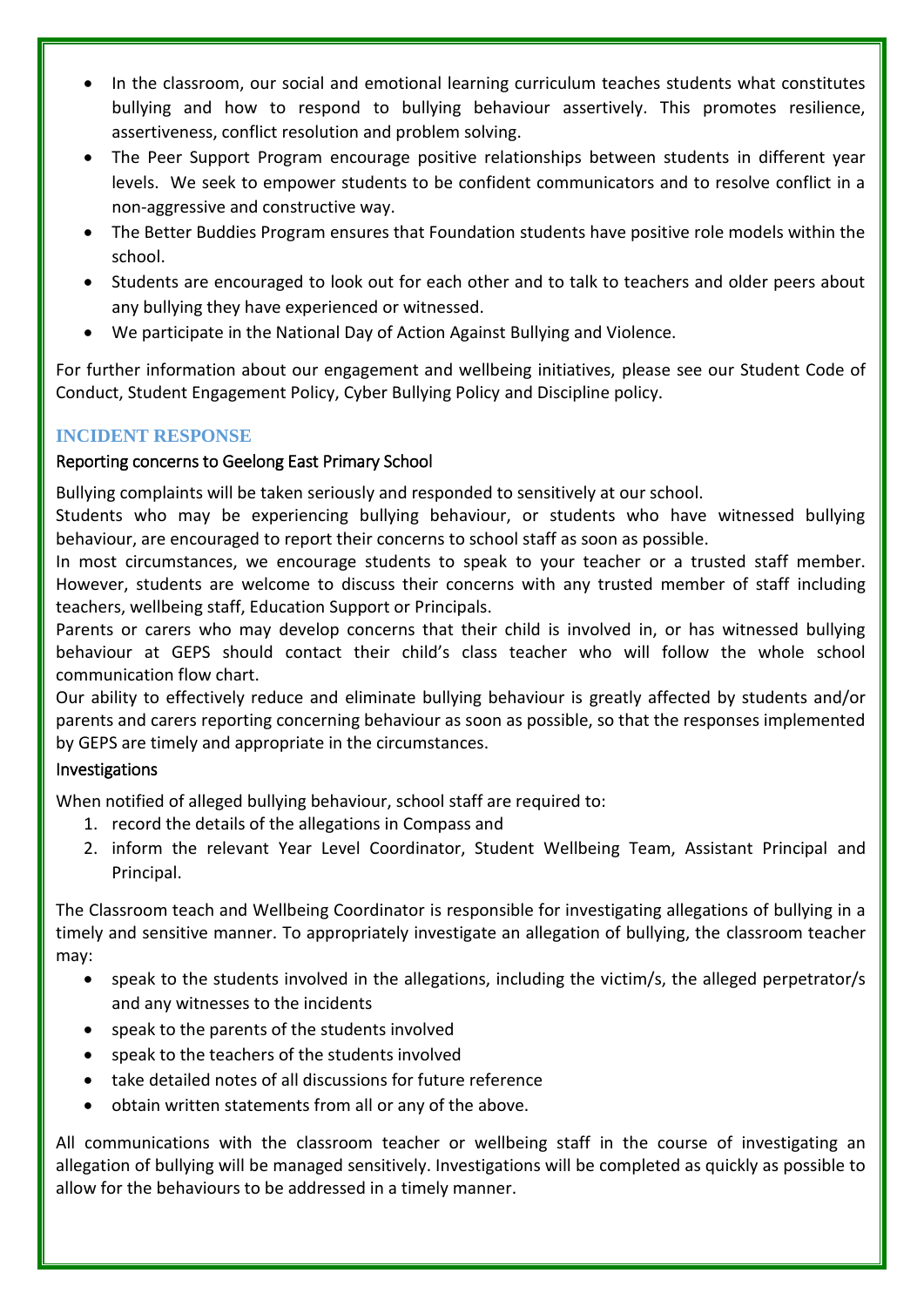The objective of completing a thorough investigation into the circumstances of alleged bullying behaviour is to determine the nature of the conduct and the students involved. A thorough understanding of the alleged bullying will inform staff about how to most effectively implement an appropriate response to that behaviour.

Serious bullying, including serious cyberbullying, is a criminal offence and may be referred to Victoria Police. For more information, see: [Brodie's Law.](http://www.education.vic.gov.au/about/programs/bullystoppers/Pages/advicesheetbrodieslaw.aspx)

# **Responses to bullying behaviours**

When the teacher has sufficient information to understand the circumstances of the alleged bullying and the students involved, a number of strategies may be implemented to address the behaviour and support affected students in consultation with Student Wellbeing Team, teachers, SSS, Assistant Principal, Principal, Department of Education and Training specialist staff etc.

There are a number of factors that will be considered when determining the most appropriate response to the behaviour. When making a decision about how to respond to bullying behaviour, GEPS will consider:

- the age and maturity of the students involved
- the severity and frequency of the bullying, and the impact it has had on the victim student
- whether the perpetrator student or students have displayed similar behaviour before
- whether the bullying took place in a group or one-to-one context
- whether the perpetrator demonstrates insight or remorse for their behaviour
- the alleged motive of the behaviour, including any element of provocation.

Teachers and Wellbeing staff may implement all, or some of the following responses to bullying behaviours:

- Offer counselling support to the victim student or students, including referral to The Student Wellbeing Team, SSS or an external provider.
- Offer counselling support to the perpetrator student or students, including referral to The Student Wellbeing Team, SSS or an external provider.
- Offer counselling support to affected students, including witnesses and/or friends of the victim student, including referral to The Student Wellbeing Team, SSS or an external provider.
- Facilitate a restorative practice meeting with all or some of the students involved. The objective of restorative practice is to repair relationships that have been damaged by bringing about a sense of remorse and restorative action on the part of the person who has bullied someone and forgiveness by the person who has been bullied.
- Facilitate a mediation between some or all of the students involved to help to encourage students to take responsibility for their behaviour and explore underlying reasons for conflict or grievance. Mediation is only suitable if all students are involved voluntarily and demonstrate a willingness to engage in the mediation process.
- Facilitate a process using the Support Group Method, involving the victim student(s), the perpetrator students and a group of students who are likely to be supportive of the victim(s).
- Implement a Method of Shared Concern process with all students involved in the bullying.
- Implement disciplinary consequences for the perpetrator students, which may include removal of privileges, detention, suspension and/or expulsion consistent with our Student Wellbeing and Engagement policy, the Ministerial Order on Suspensions and Expulsions and any other relevant Department policy.
- Facilitate a Student Support Group meeting and/or Behaviour Support Plan for affected students.
- Prepare a Safety Plan restricting contact between victim and perpetrator students.
- Provide discussion and/or mentoring for different social and emotional learning competencies of the students involved.